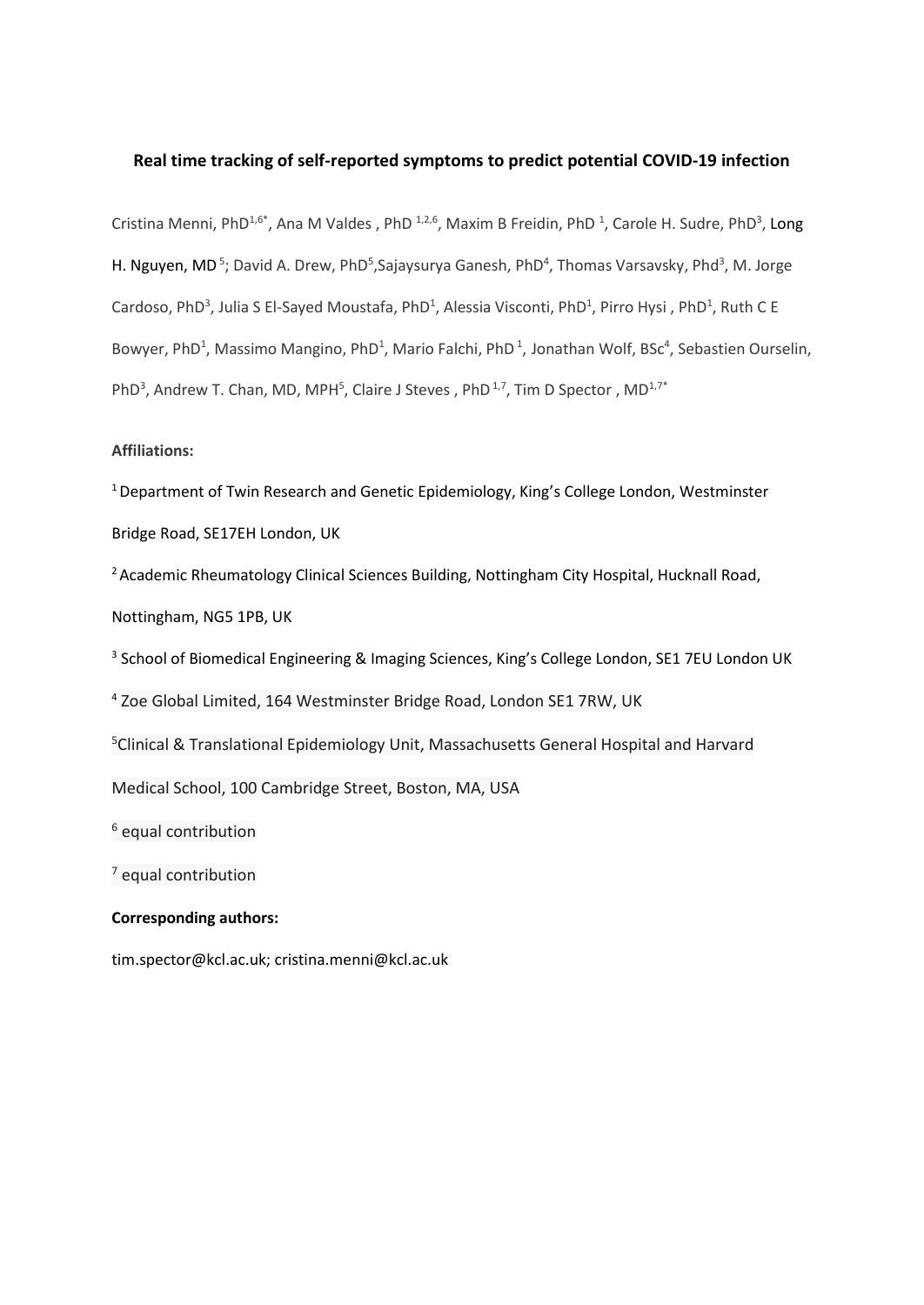**2,618,862 participants reported their potential symptoms of COVID-19 on a smartphone-based app. Among the 18,401 who had undergone a SARS-CoV-2 test, the proportion of participants who reported loss of smell and taste was higher in those with a positive test result (4,668 of 7,178 individuals; 65.03%) than in those with a negative test result (2,436 of 11,223 participants; 21.71%); odds ratio= 6.74[95%CI 6.31; 7.21]. A model combining symptoms to predict likely infection was applied to data from all app users who report symptoms (805,753) and predicted that 140,312 (17.42%) participants are likely to have COVID-19.**

Since the outbreak of COVID-19, an acute respiratory illness caused by the novel coronavirus SARS-CoV-2, in China in December 2019 until 21<sup>st</sup> April 2020, over 2,573,143 cases have been confirmed worldwide (https://www.worldometers.info/coronavirus/). Although many people have presented with flu-like symptoms, widespread population testing is not yet available in most countries, including the US (https://www.cdc.gov/coronavirus/2019-ncov/cases-updates/testing-in-us.html) and the UK<sup>1</sup>. Thus, it is important to identify the combination of symptoms most predictive of COVID-19 infection, to help to guide recommendations for self-isolation and prevent further spread of the disease<sup>2</sup>.

Case reports and mainstream media articles from various countries indicate that a number of patients with diagnosed COVID-19 developed anosmia (loss of smell)<sup>3,4</sup>. Mechanisms of action for the SARS-CoV-2 viral infection causing anosmia has been postulated <sup>5,6</sup>. Other studies indicate that a number of infected individuals present anosmia in the absence of other symptoms<sup>7,8</sup> suggesting that this symptom could be used as screening tool to help identify potential mild cases who could be recommended to self-isolate<sup>9</sup>.

We investigated whether loss of smell and taste is specific to COVID-19 in 2,618,862 individuals who used an app-based symptom tracker<sup>10</sup> (Methods). The symptom tracker is a free smartphone application that was launched in the UK on Tuesday the 24<sup>th</sup> March 2020, and in the US on 29<sup>th</sup> March 2020. It collects data from both asymptomatic and symptomatic individuals and tracks in real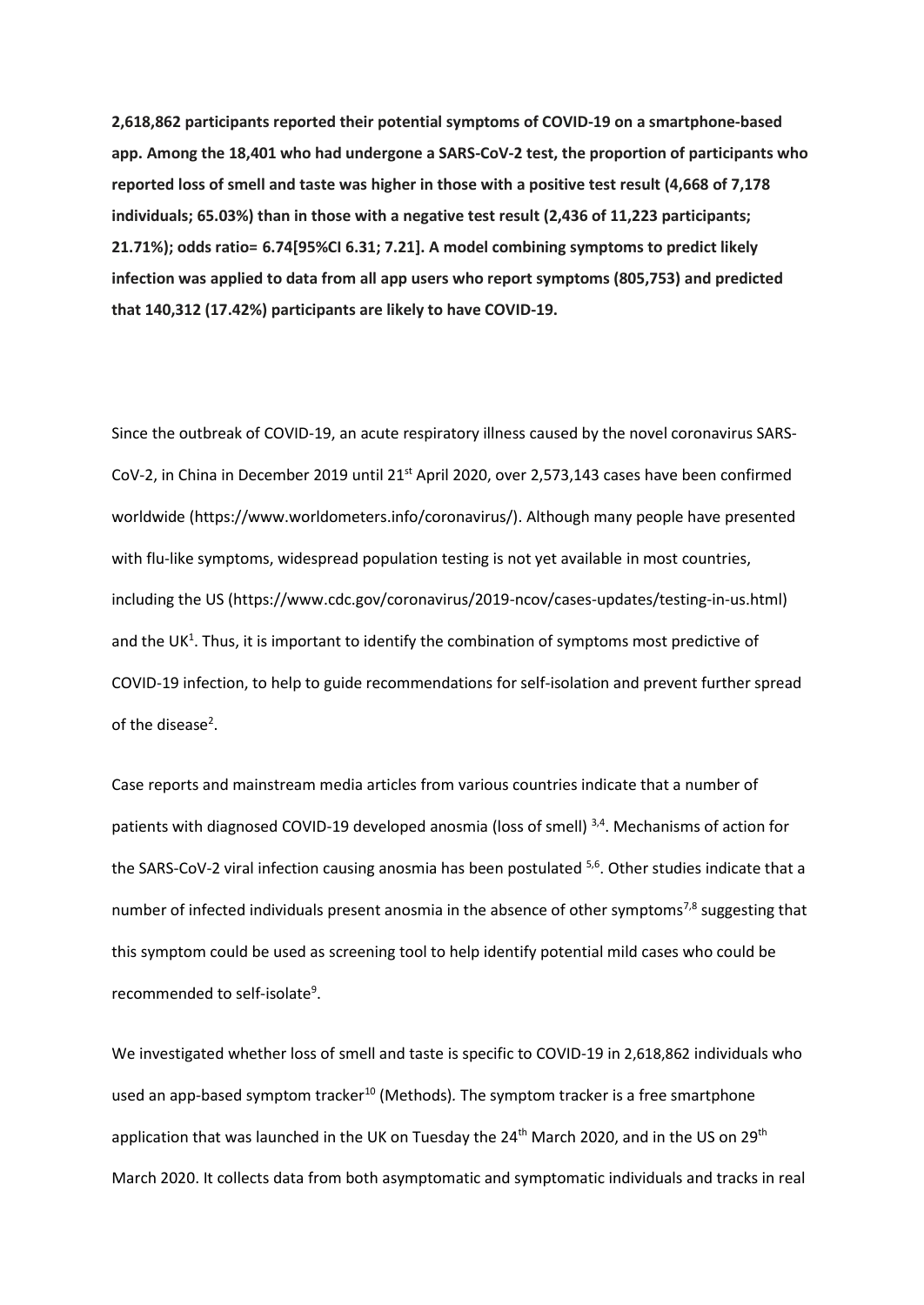time how the disease progresses by recording self-reported health information on a daily basis, including symptoms, hospitalisation, RT-PCR test outcomes, demographic information and preexisting medical conditions

Between March 24, 2020 and April 21, 2020, 2,450,569 UK and 168,293 US individuals reported symptoms through the smartphone app. Of the 2,450,569 participants in the UK, 789,083 (32.2%) indicated having one or more potential symptoms of COVID-19 (**Table 1**). 15,638 UK and 2,763 US app users reported having had an RT-PCR SARS-CoV-2 test, and having received the outcome of the test. In the UK cohort, 6,452 participants reported a positive test and 9,186 participants had a negative test. In the cohort from the UK, of the 6,452 participants who tested positive for SARS-CoV-2, 4,178 participants (64.76%) reported loss of smell and taste compared with 2,083 out of 9,186 participants (22.68%) who tested negative (OR[95%CI ]= 6.40[5.96; 6.87], P<0.0001, after adjusting for age, sex and BMI). We replicated this result in the US subset who had been tested for SARS-CoV-2 (adjusted OR[95%CI] =  $10.01[8.23;12.16]$ , P <0.0001) and combined the adjusted results using inverse variance fixed effect meta-analysis (OR(95%CI] = 6.74[6.31; 7.21], P<0.0001).

We reran logistic regressions adjusting for age, sex and BMI to identify other symptoms besides anosmia, which might be associated with being infected by SARS-CoV-2. All ten symptoms queried (fever, persistent cough, fatigue, shortness of breath, diarrhoea, delirium, skipped meals, abdominal pain, chest pain and hoarse voice) were associated with testing positive for COVID-19 in the UK cohort, after adjusting for multiple testing (**Figure 1a**). In the US cohort, only loss of smell and taste, fatigue and skipped meals were associated with a positive test result.

We performed stepwise logistic regression in the UK cohort, by randomly dividing it into a training and test sets (ratio 80/20) to identify independent symptoms most strongly correlated to COVID-19 adjusting for age, sex and BMI. A combination of loss of smell and taste, fatigue, persistent cough and loss of appetite resulted in the best model (with the lowest Akaike information criterion [AIC]).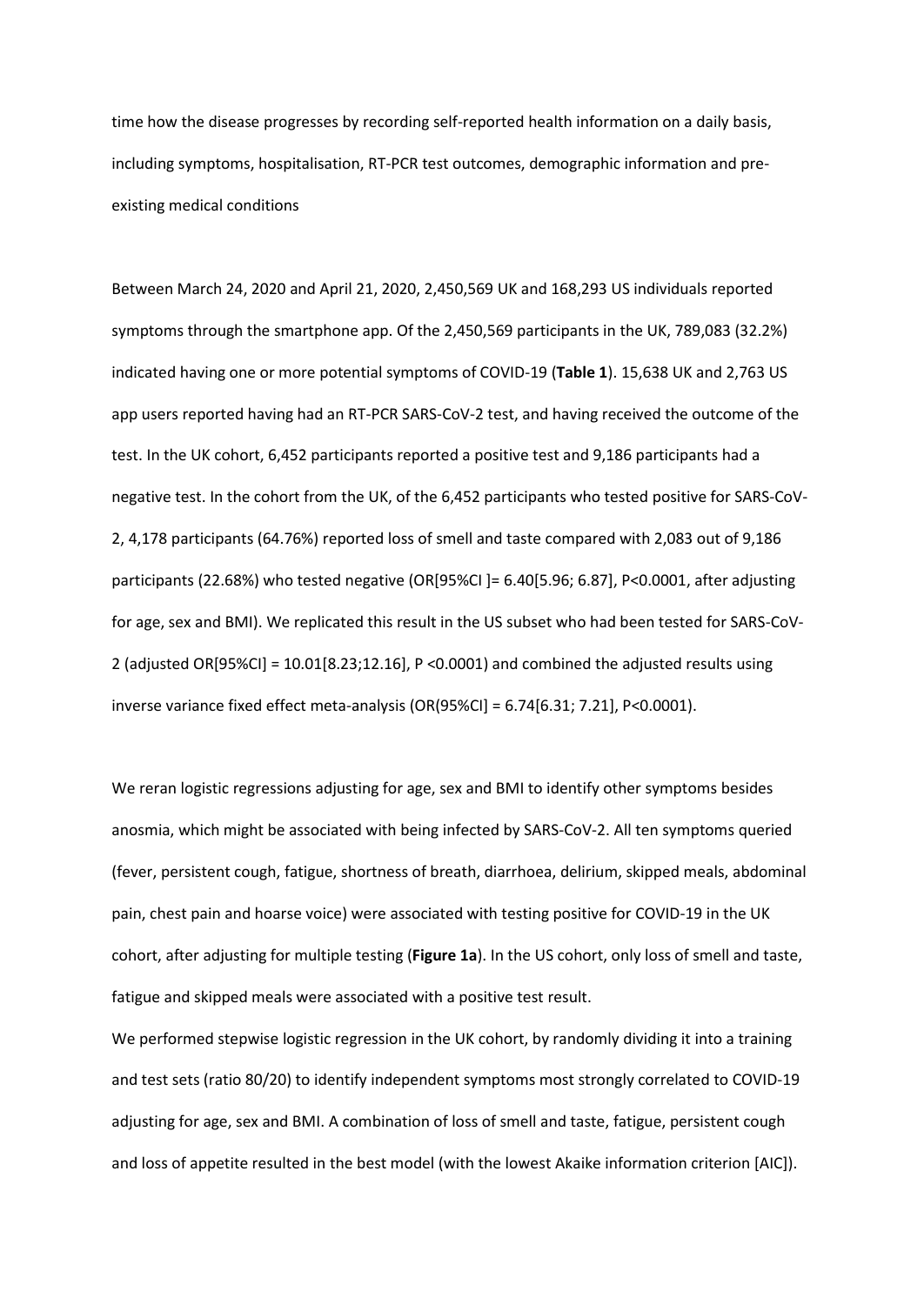We therefore generated a linear model for symptoms that included loss of smell and taste, fatigue, persistent cough and loss of appetite to get a symptoms prediction model for COVID-19:

*Prediction model = -1.32 - (0.01 x age) + (0.44 x sex) + (1.75 x loss of smell and taste) + (0.31 x severe or significant persistent cough) + (0.49 x severe fatigue) + (0.39 x skipped meals)* 

where all symptoms are coded as 1 if the person self-reports the symptom and 0 if not. The sex feature is also binary, with 1 indicative of male participants and 0 representing females. The obtained value is then transformed into predicted probability using  $exp(X)/(1+exp(X))$ transformation followed by assigning cases of "predicted COVID-19" for probabilities > 0.5 and controls for probabilities <0.5.

The prediction model had a sensitivity of 0.65[0.62; 0.67], a specificity of 0.78[0.76; 0.80], and a ROC-AUC 0.78[0.76; 0.82]. Cross-validation ROC-AUC was 0.75[0.74; 0.76] and positive predictive value was 0.69[0.66; 0.71] and negative predictive value was 0.75[0.73; 0.77]. In this model, the strongest predictor was loss of smell and taste, **Figure 1b.** Excluding loss of smell and taste from the model resulted in reduced sensitivity (0.33[0.30,0.35]) but increased specificity (0.84[0.83,0.86]). We also computed the ROC-AUC stratifying for sex and age-groups and found that results were similar in all groups with no significant differences between strata suggesting that our model works similarly within different sex and age groups. We validated the model in the US cohort and found a sensitivity of 0.66 [0.62, 0.69], a specificity of 0.83 [0.82, 0.85], a positive predictive value of 0.58 [0.55, 0.62] and a negative predictive value 0.87 [0.86, 0.89] (**Figure 1c**).

We also queried if the association between loss of smell and taste and COVID-19 was influenced by mainstream media reports. We assessed the correlation between loss of smell and taste and being COVID-19 positive in different date ranges: (i) March 24 to April 3, 2020 following a number of reports in the UK mainstream media (eg[: https://www.bbc.co.uk/news/health-52111606\)](https://www.bbc.co.uk/news/health-52111606) reporting anosmia as a symptom of COVID-19, (ii) the week of April 4-10, 2020, and (iii) from April 11, 2020 to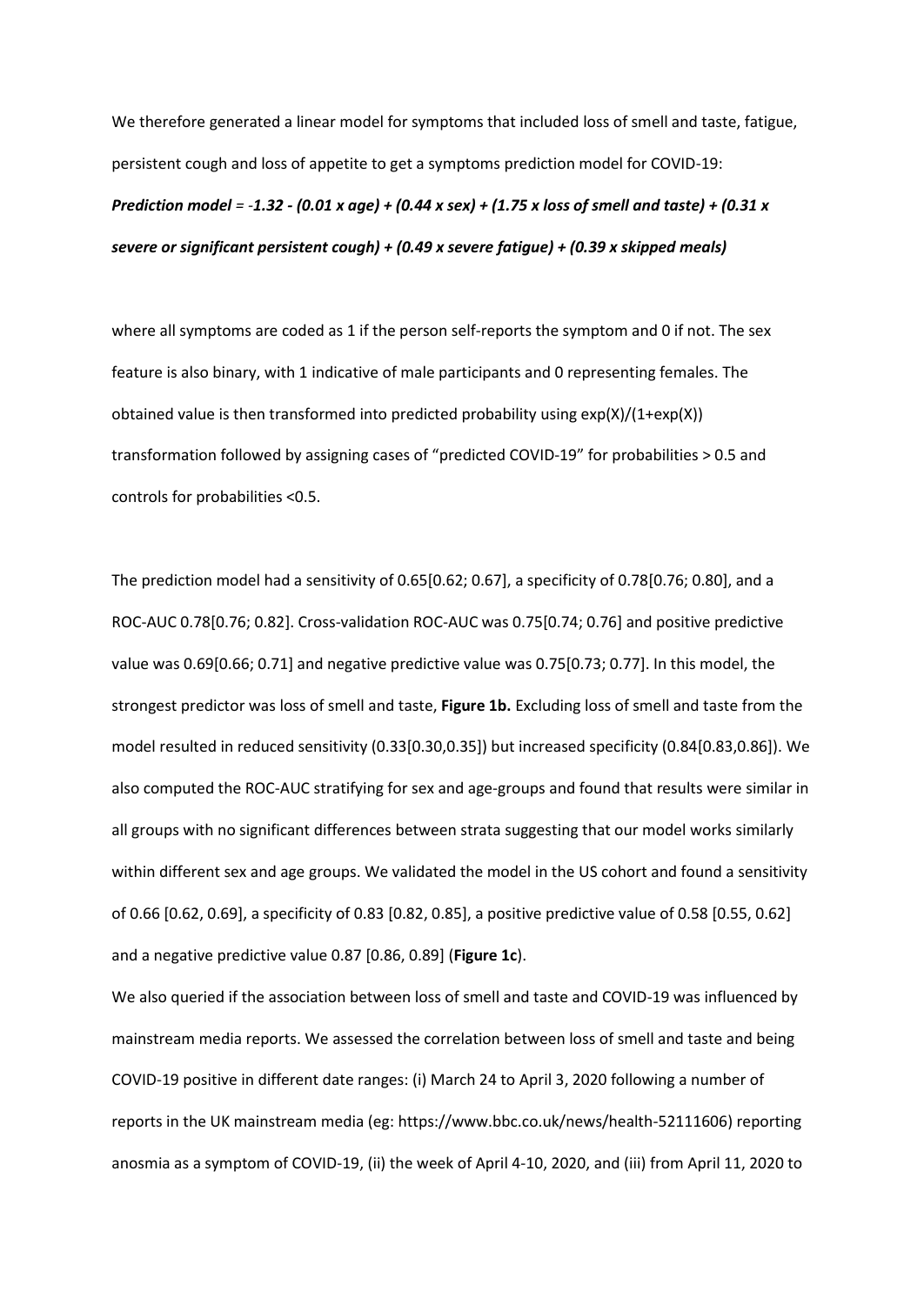April 21**.** In the UK the OR[95%CI] for the associations of self-reported loss of smell and taste and a positive test for COVID-19 across these periods were 4.98[4.47;5.56], 6.64[5.75;7.68] and 10.40[ 9.08 ;11.91] respectively. However, this association was not found in the US cohorts: Mar24-Apr3 OR [95%CI] =8.13[5.18;12.78], Apr 4-10: 12.30[8.96;16.90] and Apr11-21: 9.13[6.73;12.38].

Finally, we applied the predictive model to the 608,385 UK and US individuals reporting symptoms who had not had a COVID-19 test and we find that according to our model 140,312 of 805,753 participants, 17.42%[14.45%;20.39%], reporting some symptoms are likely to be infected by the virus, representing 5.36% as a proportion of the overall responders to the app.

We report that loss of smell and taste is a potential predictor of COVID-19 in addition to other, more established, symptoms of high temperature and a new, persistent cough. COVID-19 appears to cause problems of smell receptors in line with many other respiratory viruses, including previous coronaviruses thought to account for 10-15% of cases of anosmia<sup>7,9</sup>.

We also identify a combination of symptoms including anosmia, fatigue, persistent cough, and loss of appetite that together might identify individuals with COVID-19.

A major limitation of the current study is the self-report nature of the data included, which cannot replace physiological assessments of olfactory and gustatory function, or nucleotide-based testing for SARS-CoV-2. Both false negative and false negative reports could be included in the data set<sup>11</sup>, and in addition, because of the way the questions are asked, gustatory and olfactory losses are conflated. Second, at present, we do not know whether anosmia was acquired prior to or following other COVID-19 symptoms, or during the illness or afterwards. This information could become available as currently healthy users track symptom development over time. As more accurate tests become available, we have the ability to optimise our model. One caveat of our study is that the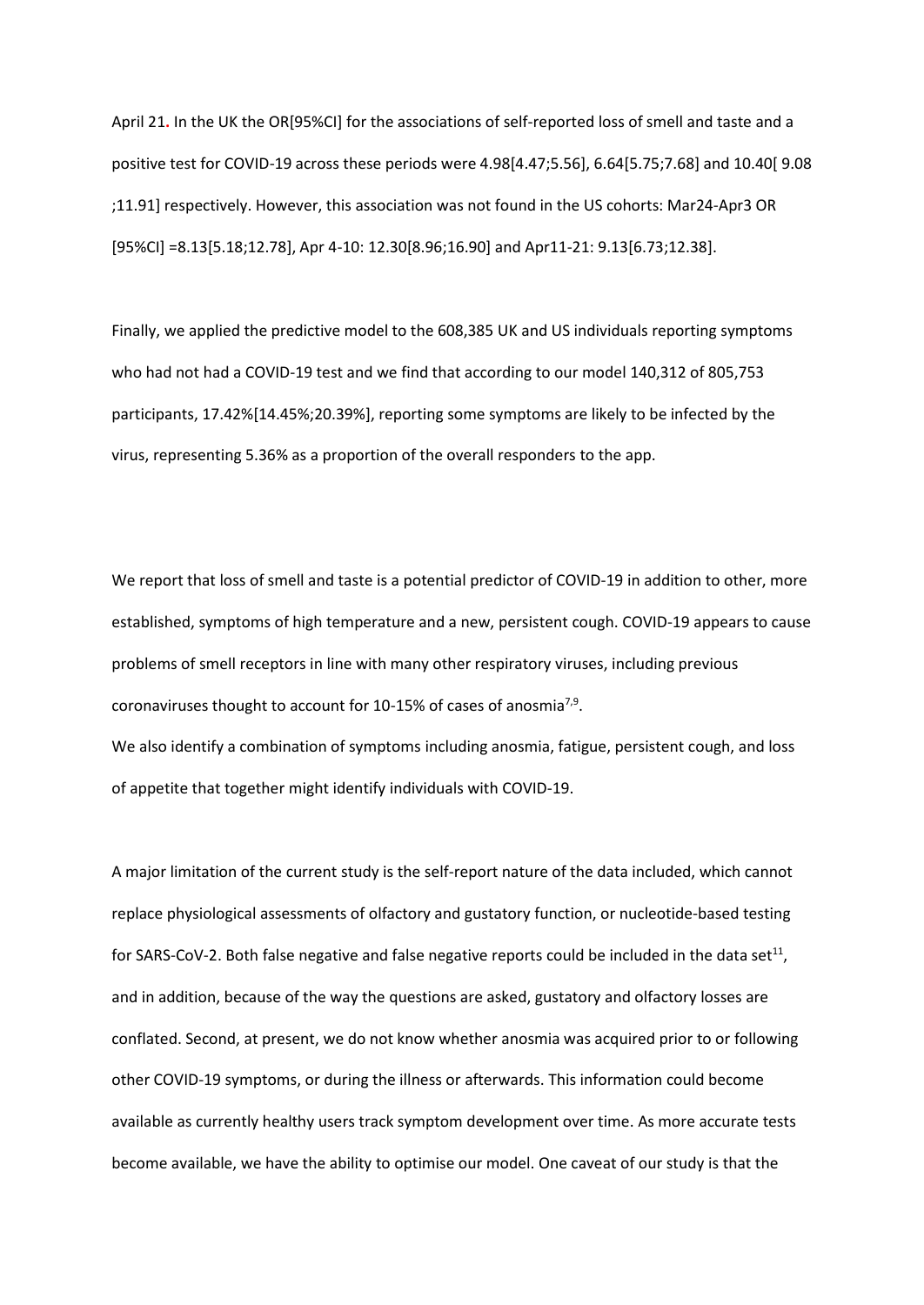individuals on which the model was trained are not representative of the general population because performing tests for SARS-CoV-2 is not random. Testing is more likely to be done if an individual develops severe symptoms requiring hospitalisation, if an individual has been known to have had contact with people who have tested positive for SARS-CoV-2 infectionCOVID-19, in health workers, and if an individual has travelled in an area of high risk of exposure. Therefore, our results may overestimate the number of expected positive cases of SARS-Cov2 infection**.** Additionally, volunteers using the app are a self-selected group who might not be fully representative of the general population. Another limitation is the potential effect that mainstream media coverage of loss of smell and taste and COVID-19 might have had on app responses. We find that these reports might have influenced UK responders where there is a temporal trend in the strength of the association, but not in the US cohort, therefore we conclude that regardless of any bias introduced by mainstream media reports, the association between COVID-19 and loss of smell and taste remains strong.

Our work suggests that loss of sense of smell and taste could be included as part of routine screening for COVID-19 and should be added to the symptom list currently developed by the World Health Organization [\(www.who.int/health-topics/coronavirus\)](https://emckclac-my.sharepoint.com/personal/k1184781_kcl_ac_uk/Documents/COV19/anesmia%20draft/nature%20medicine/submitted/rebuttal/submitted/rebuttal2/proofs/www.who.int/health-topics/coronavirus). A detailed study on the natural history of broader COVID-19 symptoms, especially according to timing and frequency, will help to understand the usefulness of symptom tracking and modelling and to identify likely clusters of infection.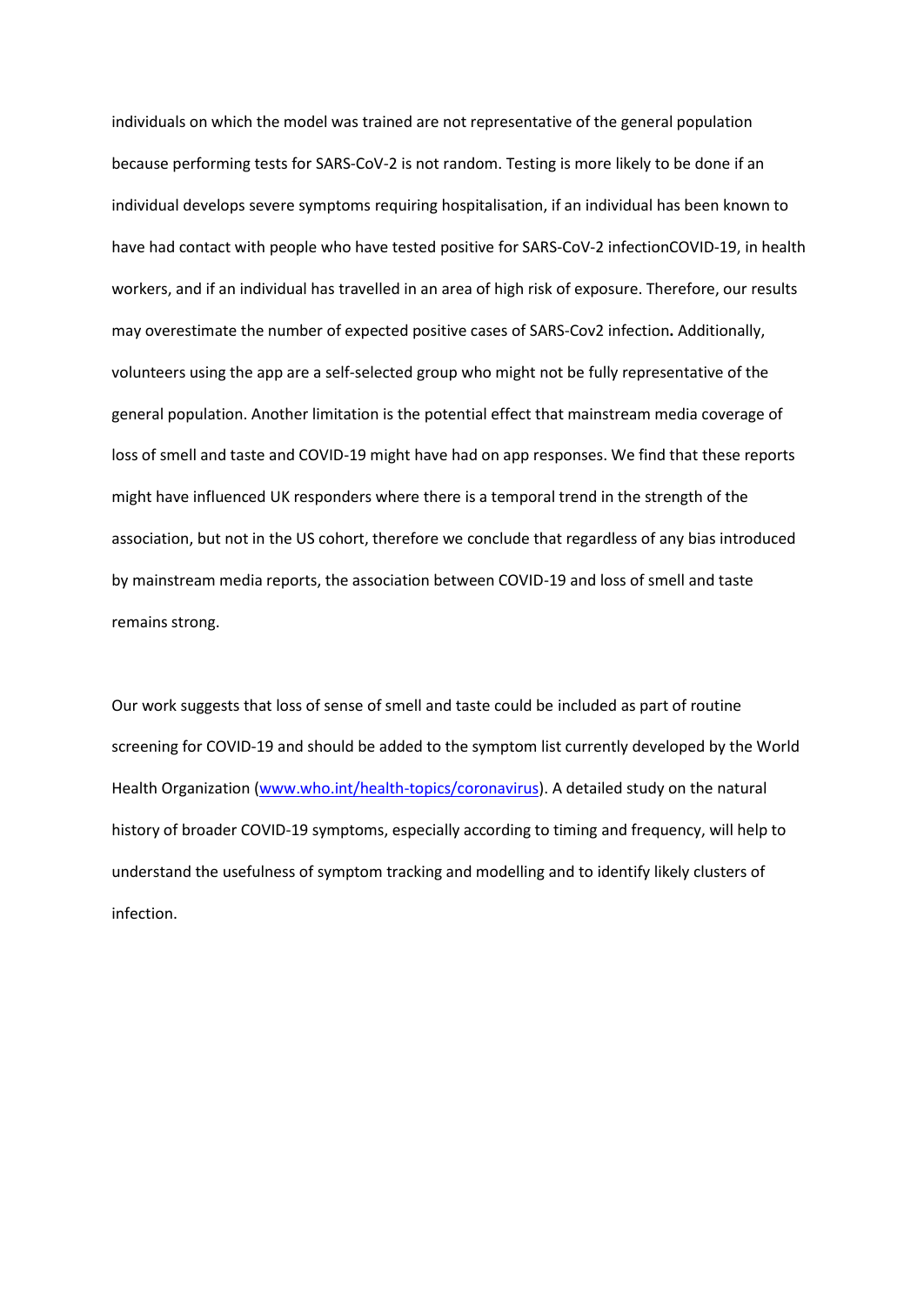## **References**

- 1 Whittington, A. M. *et al.* Coronavirus: rolling out community testig for covid-19 in the NHS. *BMJ opinion* (2020).
- 2 Rossman, H. *et al.* A framework for identifying regional outbreak and spread of COVID-19 from one-minute population-wide surveys. *Nat Med*, doi:10.1038/s41591-020-0857-9 (2020).
- 3 Gane, S. B., Kelly, C. & Hopkins, C. Isolated sudden onset anosmia in COVID-19 infection. A novel syndrome? *Rhinology*, doi:10.4193/Rhin20.114 (2020).
- 4 Iacobucci, G. Sixty seconds on . . . anosmia. *BMJ* **368**, m1202, doi:10.1136/bmj.m1202 (2020).
- 5 Brann, D., Tsukahara, T., Weinreb, C., Logan, D. W. & Datta, S. R. On-neural expression of SARS-CoV-2 entry genes in the olfactory epithelium suggests mechanisms underlying anosmia in COVID-19 patients. *Preprint at*

*[https://www.biorxiv.org/content/10.1101/2020.03.25.009084v1.full.pdf](ttps://www.biorxiv.org/content/10.1101/2020.03.25.009084v1.full.pdf)* (2020).

- 6 Sungnak, W. *et al.* SARS-CoV-2 entry factors are highly expressed in nasal epithelial cells together with innate immune genes. *Nat Med*, doi:10.1038/s41591-020-0868-6 (2020).
- 7 Hopkiins, C. & Kumar, N. Loss of sense of smell as marker of COVID-19 infection. *ENTUK* (2020).
- 8 Eliezer, M. *et al.* Sudden and Complete Olfactory Loss Function as a Possible Symptom of COVID-19. *JAMA Otolaryngology-HEad &Neck Surgery* (2020).
- 9 Spinato, G. *et al.* Alterations in Smell or Taste in Mildly Symptomatic Outpatients With SARS-CoV-2 Infection. *JAMA*, doi:10.1001/jama.2020.6771 (2020).
- 10 Drew, D. A. *et al.* Rapid implementation of mobile technology for real-time epidemiology of COVID-19. *Preprint at [https://www.medrxiv.org/content/10.1101/2020.04.02.20051334v1](ttps://www.medrxiv.org/content/10.1101/2020.04.02.20051334v1,)*, (2020).
- 11 Oleszkiewicz, A., Kunkel, F., Larsson, M. & Hummel, T. Consequences of undetected olfactory loss for human chemosensory communication and well-being. *Philos Trans R Soc Lond B Biol Sci* **375**, 20190265, doi:10.1098/rstb.2019.0265 (2020).
- 12 LeDell, E., Petersen, M. & van der Laan, M. Computationally efficient confidence intervals for cross-validated area under the ROC curve estimates. *Electron J Stat* **9**, 1583-1607, doi:10.1214/15-Ejs1035 (2015).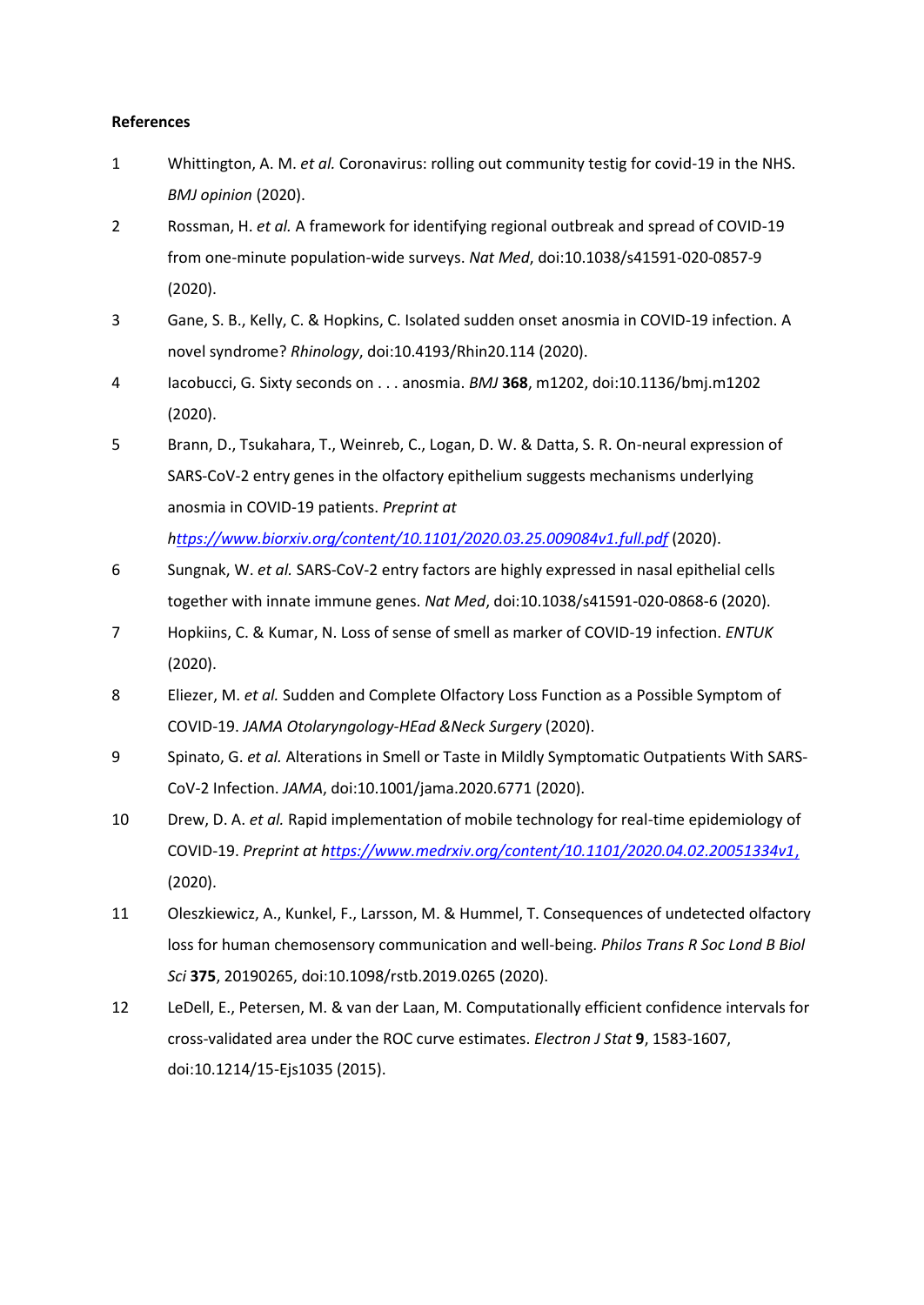## **Acknowledgments**

We express our sincere thanks to all the participants of the app, including study volunteers enrolled in cohorts within the Coronovirus Pandemic Epidemiology (COPE) consortium. We thank the staff of Zoe Global Limited, the Department of Twin Research at King's College London, the Clinical & Translational Epidemiology Unit at Massachusetts General Hospital, for their tireless work in contributing to the running of the study and data collection. We would like to thank Eran Segal and his lab for helpful input. This work was supported by Zoe Global Limited. The Dept of Twin Research receives support from grants from the Wellcome Trust (212904/Z/18/Z) and the Medical Research Council (MRC)/British Heart Foundation Ancestry and Biological Informative Markers for Stratification of Hypertension (AIMHY; MR/M016560/1)., European Union, Chronic Disease Research Foundation (CDRF), Zoe Global Ltd, NIH and the National Institute for Health Research (NIHR)-funded BioResource, Clinical Research Facility and Biomedical Research Centre based at Guy's and St Thomas' NHS Foundation Trust in partnership with King's College London. C.M. is funded by the Chronic Disease Research Foundation and by the MRC Aim-Hy project grant, AMV is supported by the National Institute for Health Research Nottingham Biomedical Research Centre. C.H.S. is an Alzheimer's Society Junior Fellowship AS-JF-17-011; SO and M.J.C. are funded by the Wellcome/EPSRC Centre for Medical Engineering (WT203148/Z/16/Z), Wellcome Flagship Programme (WT213038/Z/18/Z). A.T.C. is the Stuart and Suzanne Steele MGH Research Scholar and is a Team Leader for the Stand Up to Cancer Foundation. A.T.C., L.H.N., and D.A.D. are supported by an Evergrande COVID-19 Response Fund Reward through the Massachusetts Consortium on Pathogen Readiness (MassCPR).

## **Authors' contribution**

*Conceived and designed the experiments***:** C.M., A.M.V., C.J.S., T.D.S.; *Analyzed the data***:** C.M., M.B.F., C.H.S., S.G., T.V., M.J.C., SO, H.N., A.M.V.. *Contributed reagents/materials/analysis tools:*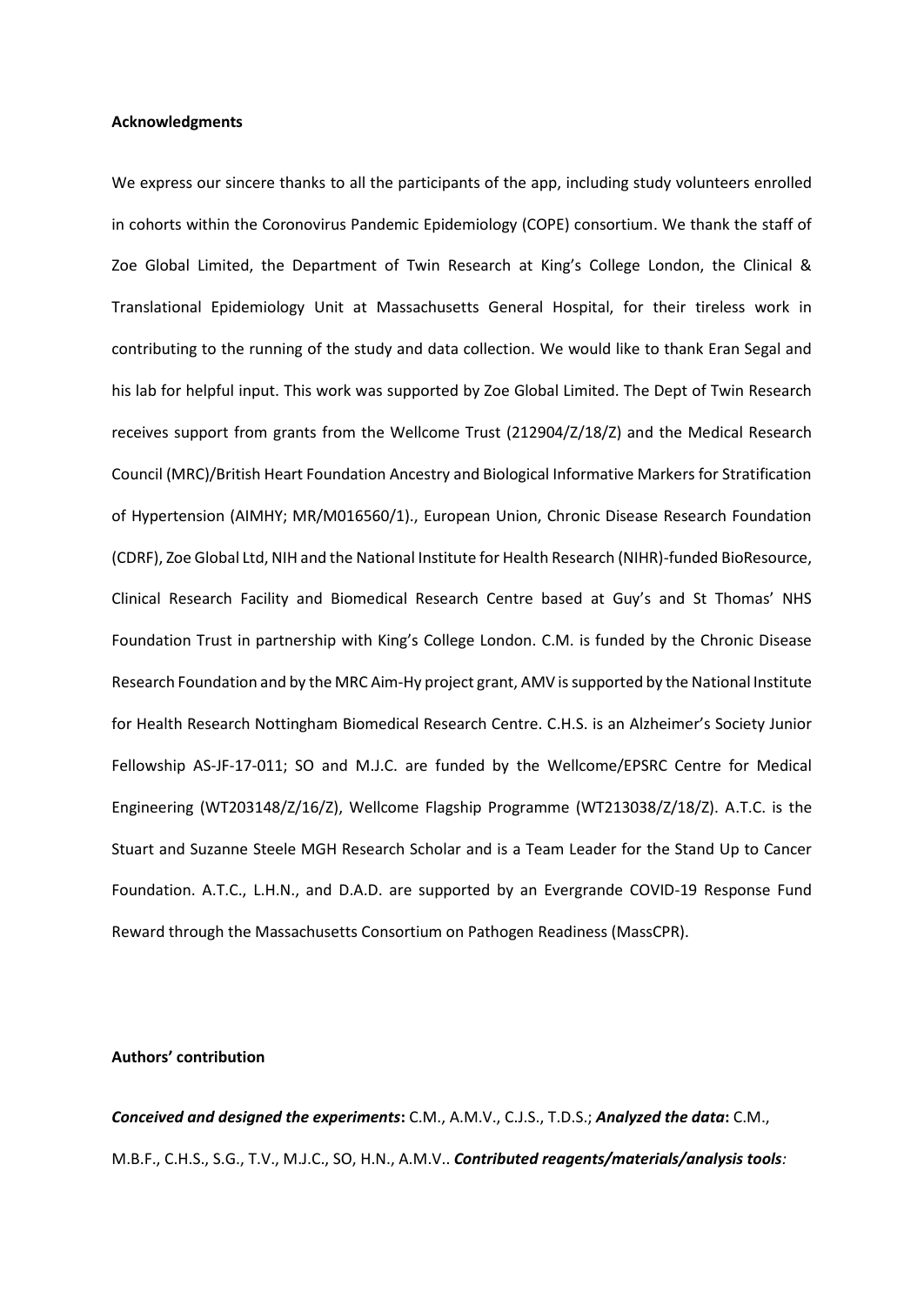# T.W., J.C., M.B.F., S.G., A.V., J.S.E.-M., P.H., M.M., M.F., S.E., D.A.D., A.T.C., L.H.N. *Wrote the manuscript*: C.M., A.M.V. *Revised the manuscript*: all

**Competing interests' declaration:** T.D.S., A.M.V. are consultants to Zoe Global Ltd ("Zoe"). S.G. and J.W. are employee of Zoe Global Limited. Other authors have no conflict of interest to declare.

# **Data availability**

Data collected in the app is being shared with other health researchers through the NHS funded Health Data Research UK (HDRUK)/SAIL consortium, housed in the UK Secure Research Platform (UKSeRP) in Swansea. Anonymised data is available to be shared with bonafide researchers HDRUK according to their protocols in the public interest. See https://healthdatagateway.org/detail/9b604483-9cdc-41b2-b82c-14ee3dd705f6. US investigators are encouraged to coordinate data requests through the COPE Consortium (www.monganinstitute.org/cope-consortium). Data updates can be found on https://covid.joinzoe.com **Code availability**

The app code is public at https://github.com/zoe/covid-tracker-react-native.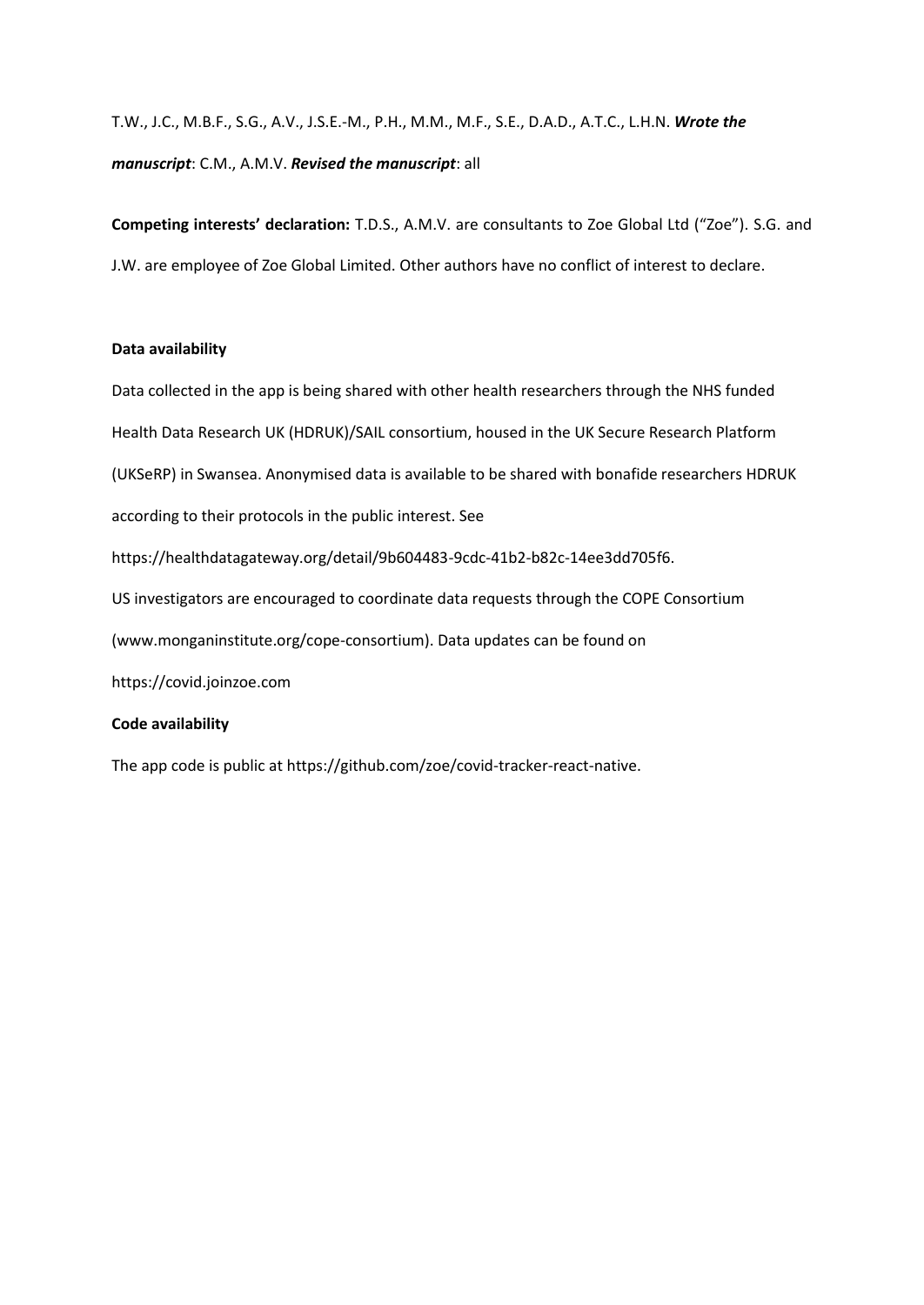**Table 1. Characteristics of the study population. Results are presented as (%) for dichotomous** 

**traits, as mean(SD) for continuous traits**

|                     | <b>Tested for</b><br>SARS-CoV-2 |                           |                           |                           | <b>Untested for</b><br>SARS-CoV-2 |                  |
|---------------------|---------------------------------|---------------------------|---------------------------|---------------------------|-----------------------------------|------------------|
|                     | UK                              |                           | <b>US</b>                 |                           | UK                                | <b>US</b>        |
|                     | <b>Tested</b><br>positive       | <b>Tested</b><br>negative | <b>Tested</b><br>positive | <b>Tested</b><br>negative |                                   |                  |
| $\boldsymbol{N}$    | 6,452                           | 9,186                     | 726                       | 2,037                     | 2,434,931                         | 165,530          |
| %Females            | 71.88%                          | 76.40%                    | 78.10%                    | 82.28%                    | 64.24%                            | 68.67%           |
| Age, yrs            | 41.25(12.18)                    | 41.87(12.14)              | 44.65(<br>14.31)          | 47.25(13.80)              | 43.38<br>(14.69)                  | 53.00<br>(16.68) |
| BMI, $kg/m2$        | 27.34(6.06)                     | 27.04(5.91)               | 28.04(<br>6.91)           | 27.71(636)                | 26.39<br>(5.44)                   | 27.08<br>(5.87)  |
| <b>Answered</b>     | 6,452                           | 9,186                     | 726                       | 2,037                     | 773,539                           | 32,214           |
| questions on        |                                 |                           |                           |                           |                                   |                  |
| symptoms            |                                 |                           |                           |                           |                                   |                  |
| Loss of smell       | 64.76%                          | 22.68%                    | 67.49%                    | 17.33%                    | 9.5%                              | 12.1%            |
| and taste           |                                 |                           |                           |                           |                                   |                  |
| <b>Fatigue</b>      | 29.80%                          | 15.56%                    | 23.42%                    | 21.50%                    | 8.71%                             | 8.17%            |
| <b>Shortness of</b> | 15.27%                          | 9.37%                     | 13.50%                    | 12.03%                    | 4.52%                             | 3.65%            |
| breath              |                                 |                           |                           |                           |                                   |                  |
| <b>Fever</b>        | 34.34%                          | 23.93%                    | 27.74%                    | 26.25%                    | 9.31%                             | 4.78%            |
| <b>Persistent</b>   | 56.73%                          | 45.56%                    | 44.77%                    | 41.24%                    | 30.17%                            | 22.25%           |
| cough               |                                 |                           |                           |                           |                                   |                  |
| <b>Diarrhoea</b>    | 25.95%                          | 19.24%                    | 32.92%                    | 29.06%                    | 19.33%                            | 23.26%           |
| <b>Delirium</b>     | 17.87%                          | 13.25%                    | 23.55%                    | 23.47%                    | 15.26%                            | 16.25%           |
| <b>Skipped</b>      | 42.03%                          | 24.93%                    | 47.25%                    | 36.08%                    | 19.12%                            | 21.42%           |
| meals               |                                 |                           |                           |                           |                                   |                  |
| <b>Abdominal</b>    | 21.31%                          | 18.24%                    | 20.94%                    | 21.06%                    | 3.70%                             | 15.94%           |
| pain                |                                 |                           |                           |                           |                                   |                  |
| <b>Chest pain</b>   | 42.73%                          | 39.17%                    | 38.57%                    | 41.92%                    | 18.65%                            | 24.74%           |
| <b>Hoarse voice</b> | 31.70%                          | 25.85%                    | 26.86%                    | 25.72%                    | 7.86%                             | 13.79%           |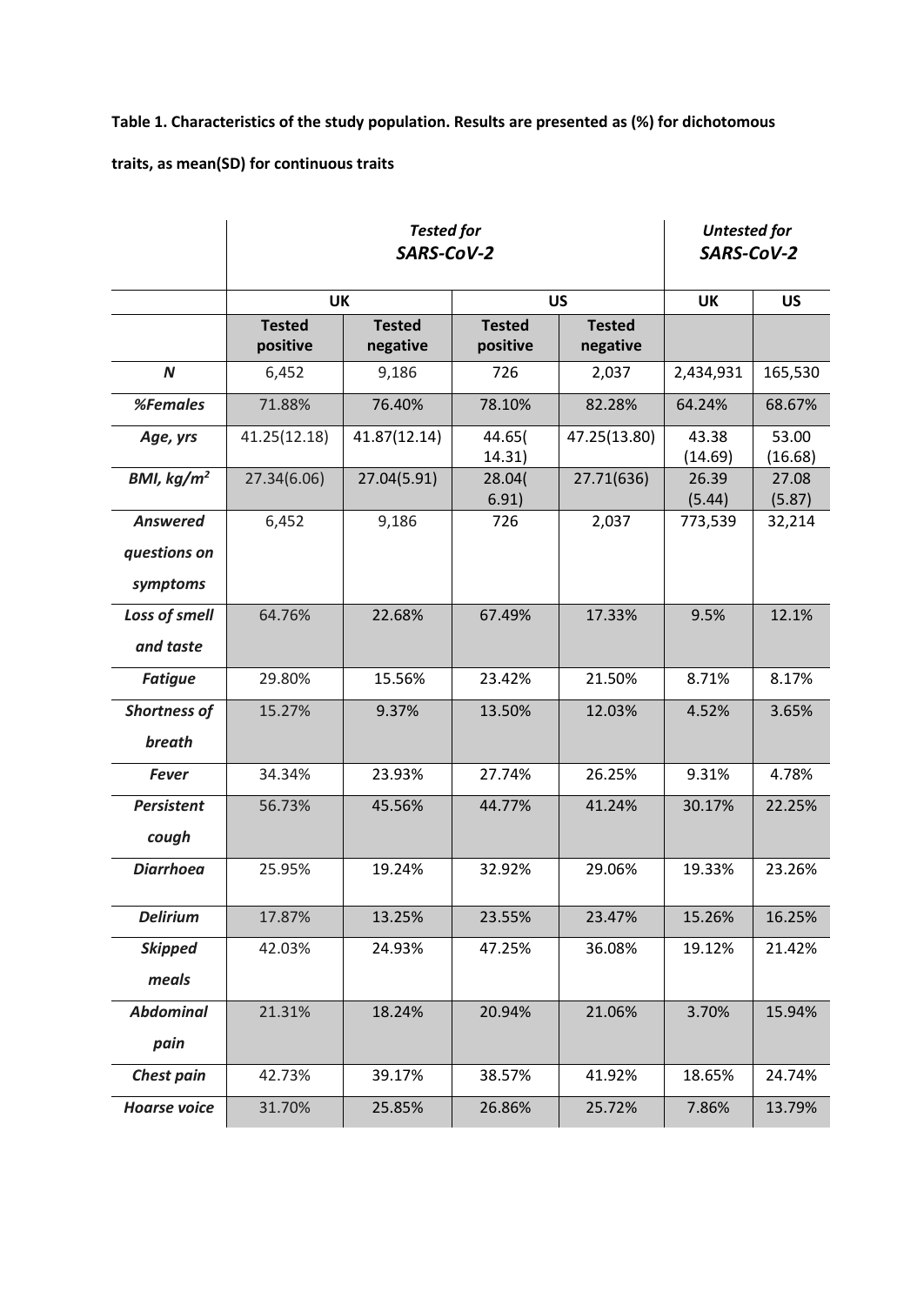## **Figure Legends**

**Figure 1. a.** Association between symptoms and SARS-CoV-2 infection in 15,638 UK and 2,763 US participants who were tested via RT-PCR, OR(95%CI). **b.** ROC-curve for prediction in the UK test set of the risk of positive test for SARS-CoV-2 using self-reported symptoms and traits: persistent cough, fatigue, skipped meals, loss of smell and taste, sex, age. **c** ROC-curve for prediction in the US validation set of the risk of positive test for SARS-CoV-2 using self-reported symptoms and traits: persistent cough, fatigue, skipped meals, loss of smell and taste, sex, age. AUC=area under the curve; SE=sensitivity; SP=specificity; PPV=positive predictive value; NPV= negative predictive value.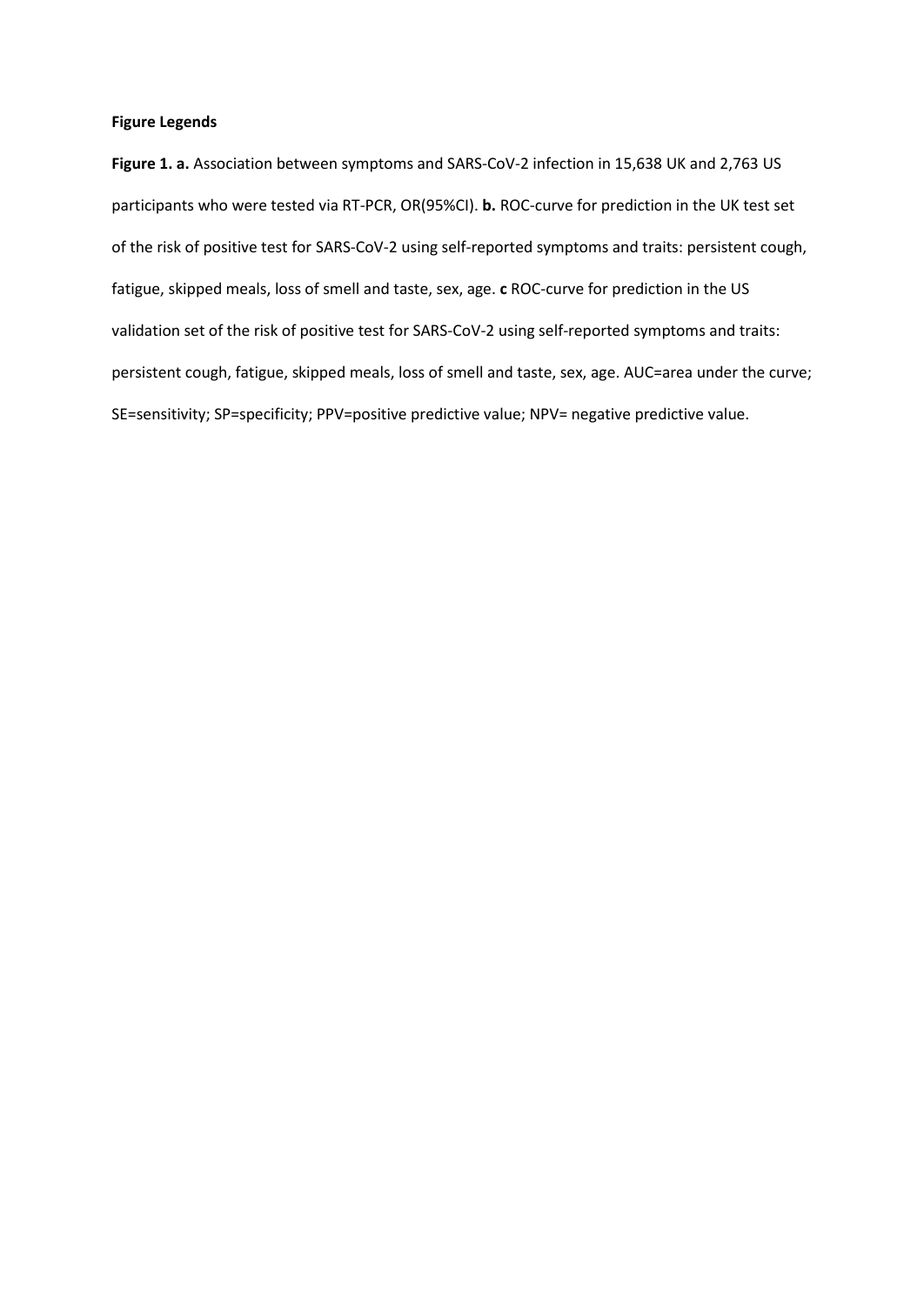## **Online Methods**

## **Study setting and participants**

The COVID Symptom Tracker smartphone based app was developed by Zoe Global Limited, King's College London, and Massachusetts General Hospital, and was launched in the UK on Tuesday the 24<sup>th</sup> March 2020, and in the US on 29<sup>th</sup> March 2020 and after three weeks has reached 2,618,862 users. It enables capture of self-reported information related to COVID-19 infections as described previously<sup>10</sup>. The survey questions are available in **Supplemental Table 1**. On first use, the app records self-reported location, age, and core health risk factors. With continued use and notifications, participants provide daily updates on symptoms, health care visits, COVID-19 testing results, and if they are self-quarantining or seeking health care, including the level of intervention and related outcomes. Individuals without apparent symptoms are also encouraged to use the app.

**Ethics:** The Ethics for the app has been approved by KCL ethics Committee and all users provided consent for non-commercial use. An informal consultation with TwinsUK members over email and social media prior to the app having been launched found that they were overwhelmingly supportive of the project. The US protocol was approved by the Partners Human Research Committee.

## **Statistical analysis**

Data from the app were downloaded into a server and only records where the self-reported characteristics fell within the following ranges were utilised for further analyses: age between 16 (18 in the US) and 90; height (cm) between 110 and 220; weight (kg) between 40 and 200; BMI(kg/m<sup>2</sup>) between 14 and 45; and temperature (in C) between 35 and 42. The individuals whose data was included to develop and test the prediction model were those who completed the report for symptoms in the app, who declared to have had a SARS-CoV-2 RT-PCR test and to have received the result for the test. Only individuals who answered at least 9 of the 10 symptoms and answered about loss of smell and taste were included.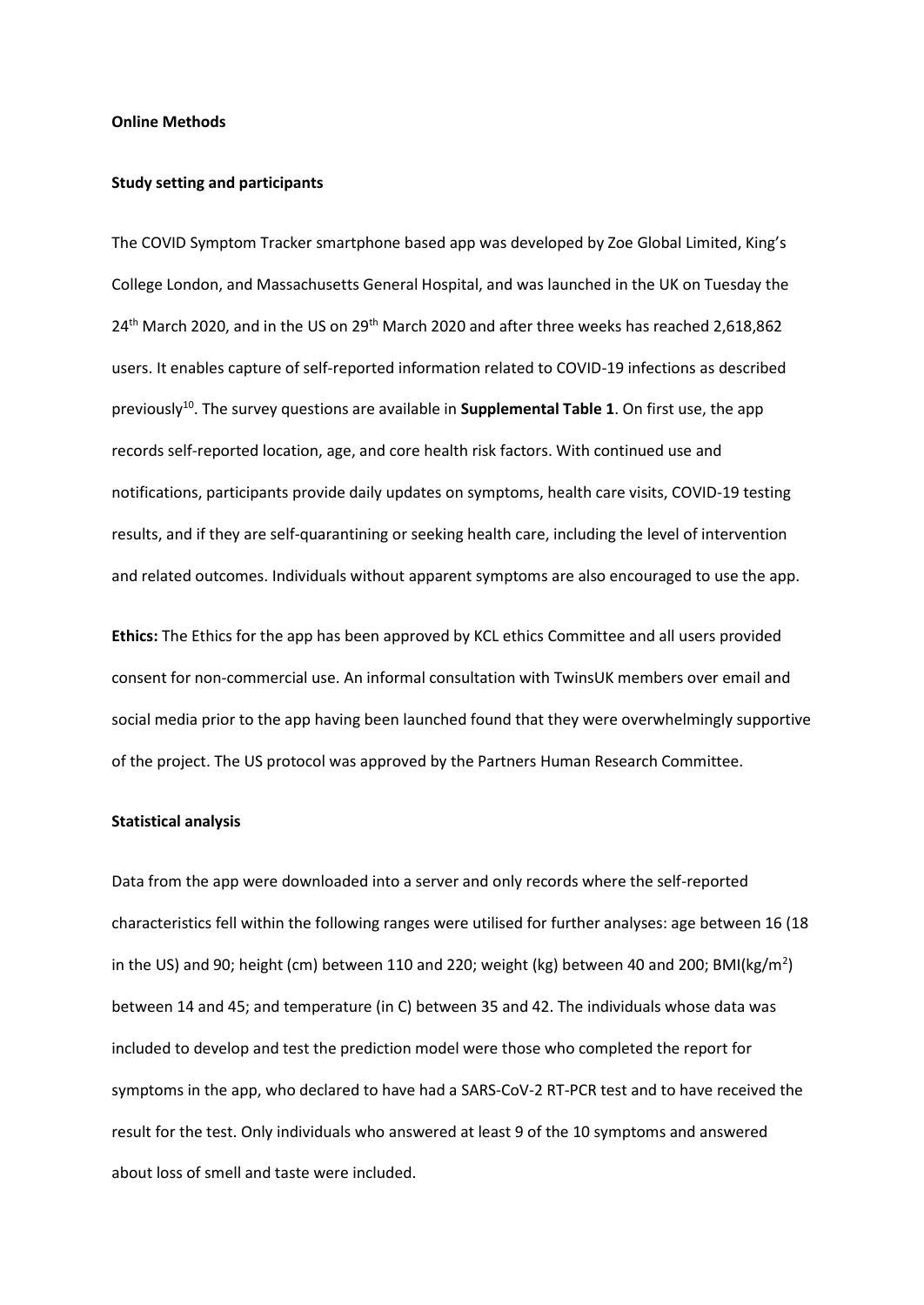Baseline characteristics are presented as the number (percentage) for categorical variables and the mean (standard deviation) for continuous variables. Multivariate logistic regression adjusting for age, sex and BMI was applied to investigate the correlation between loss of smell and taste and COVID-19 in 15,368 UK users of the symptom tracker app who were also tested in the lab for SARS-CoV-2 (6,452 UK individual tested positive and 9,186 tested negative). Results were replicated in 726 US individual tested positive and 2,037 US individual tested negative. We then randomly split the UK sample into training and test sets with 80/20 ratio. In the training set, we performed stepwise logistic regression combining forward and backward algorithms, to identify other symptoms associated to COVID-19 independently of loss of smell and taste. We included in the model ten other symptoms (including fever, persistent cough, fatigue, shortness of breath, diarrhoea, delirium, skipped meals, abdominal pain, chest pain and hoarse voice) as well as age, sex, and BMI and chose, as the best model, the one with the lowest AIC. We then assessed the performance of the model both it the test set and via 10-fold cross-validation in the whole UK sample of 15,638 individuals using the R package  $cvAUC^{12}$ . We further validated the prediction model in the US cohort.

For our predictive model, using the R packages pROC and epiR, we further computed the area under curve (AUC) i.e. the overall diagnostic performance of the model, the sensitivity ("positivity in disease") i.e. the proportion of subjects who have the target condition (reference standard positive) and give positive test results, and the specificity ("negativity in health") i.e. the proportion of subjects without a SARS-CoV-2 RT-PCR test that give negative model results.

Finally, we applied the predictive model to the 805,753 individuals reporting symptoms who had not had a SARS-CoV-2 test in order to estimate the percentage of individuals reporting some COVID-19 symptoms likely to be infected by the virus. The proportion of estimated infections was calculated repeatedly by sampling the dataset (with replacement) to get the 95% confidence intervals.

## **Reporting Summary**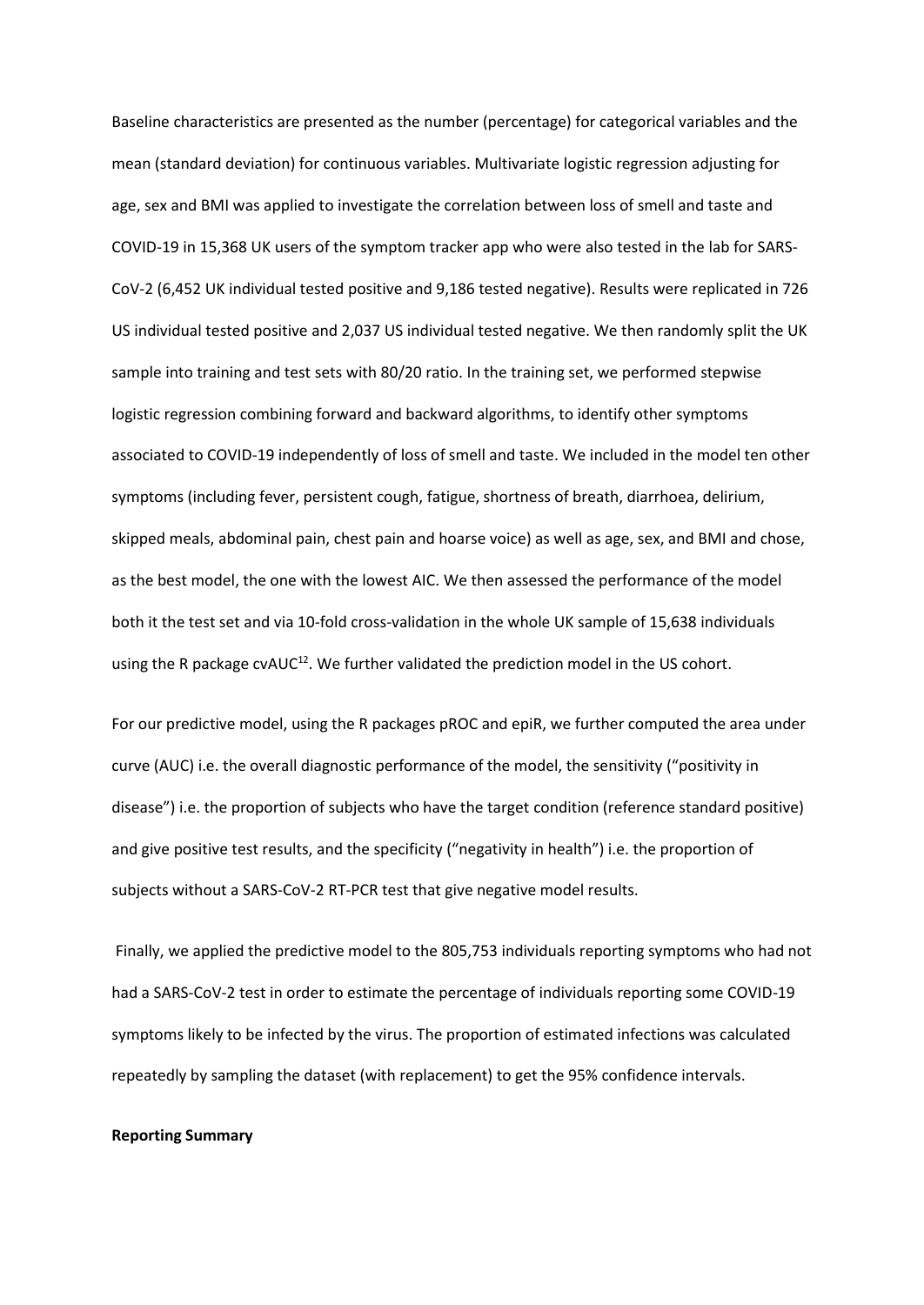Further information on research design is available in the Life Sciences Reporting Summary linked to this article.